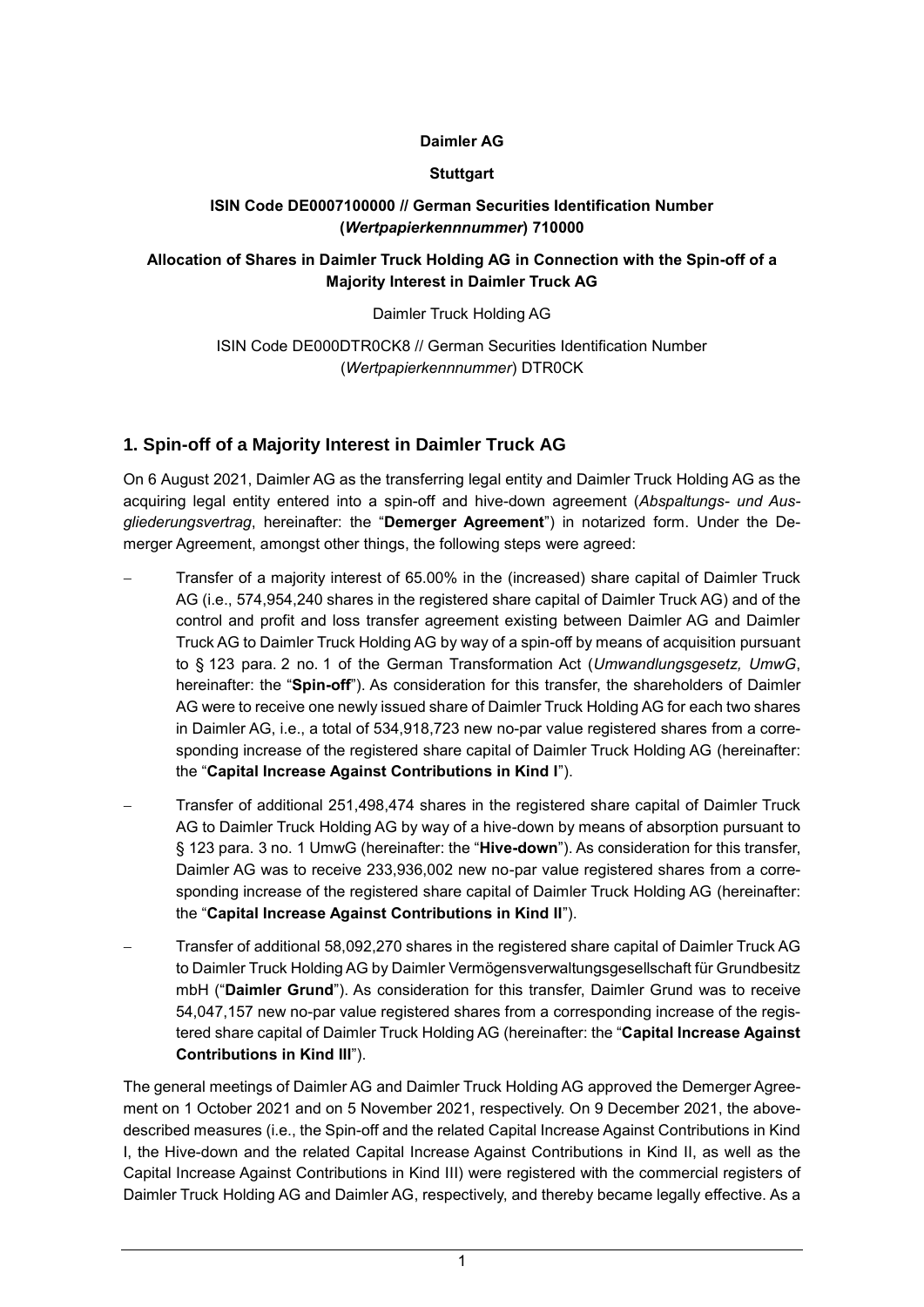result, a total of 65% of the shares in Daimler Truck Holding AG is now held by the shareholders of Daimler AG, while Daimler AG (directly and indirectly) holds a total 35% of the shares in Daimler Truck Holding AG.

## **2. Allocation Ratio for the Spin-off**

The Spin-off is effected against the granting of 534,918,723 new no-par value registered shares of Daimler Truck Holding AG from the Capital Increase Against Contributions in Kind I to the shareholders of Daimler AG. § 4.1 of the Demerger Agreement provides for an allocation ratio of 2:1. This means that each shareholder of Daimler AG receives:

- for every two (2) ordinary registered shares with no-par value of Daimler AG (ISIN DE0007100000; German Securities Identification Number (WKN) 710000)
- one (1) ordinary registered share with no-par value of Daimler Truck Holding AG (ISIN DE000DTR0CK8; WKN DTR0CK), representing a notional amount of the share capital of EUR 1.00.

# **3. Profit Entitlement**

All shares granted as consideration for the transfer of the Spin-off assets (as well as all shares granted as consideration for the transfer of Hive-down assets and of assets contributed as part of the Capital Increase Against Contributions in Kind III) will grant dividend rights for the financial years of Daimler Truck Holding AG beginning on or after 1 January 2022.

## **4. Trustee**

Deutsche Bank AG, Frankfurt am Main, acts as trustee pursuant to § 125 sent. 1 in conjunction with § 71 para. 1 UmwG. Prior to the Spin-off taking effect, the trustee has taken possession of the shares in Daimler Truck Holding AG to be issued as part of the Spin-off to the shareholders of Daimler AG and will distribute these to such shareholders via the Clearing System in due course in accordance with the share allocation ratio of 2:1 as stipulated in § 4.1 of the Demerger Agreement.

## **5. Allocation Procedure**

In accordance with the Articles of Incorporation of Daimler Truck Holding AG, the shareholders of Daimler Truck Holding AG are not entitled to have their shares securitised in physical form. The nopar value shares of Daimler Truck Holding AG are evidenced by global share certificates together with the corresponding global bearer dividend coupons and deposited with Clearstream Banking AG, Frankfurt am Main (hereinafter: "**Clearstream**"). The shareholders of Daimler Truck Holding AG will hold co-ownership interests in the global certificates and the global bearer dividend coupons in proportion to their respective shareholdings.

## **a) Settlement for Shares in Collective Safe Custody via Clearstream**

Most shares of Daimler AG are held in collective safe custody via Clearstream. Therefore, the shareholders of Daimler AG, in principle, will be identified for the purposes of the share allocation by the depositary banks in the evening of the day on which the Spin-off has taken effect, i.e., on the evening of 9 December 2021 (hereinafter: the "**Allocation Date**"), based on the respective holdings of shares in Daimler AG in the depositary banks, taking into account open stock exchange transactions.

On this basis, the respective depository bank will, as a general rule, credit the shares of Daimler Truck Holding AG to the securities account of the respective shareholder of Daimler AG prior to the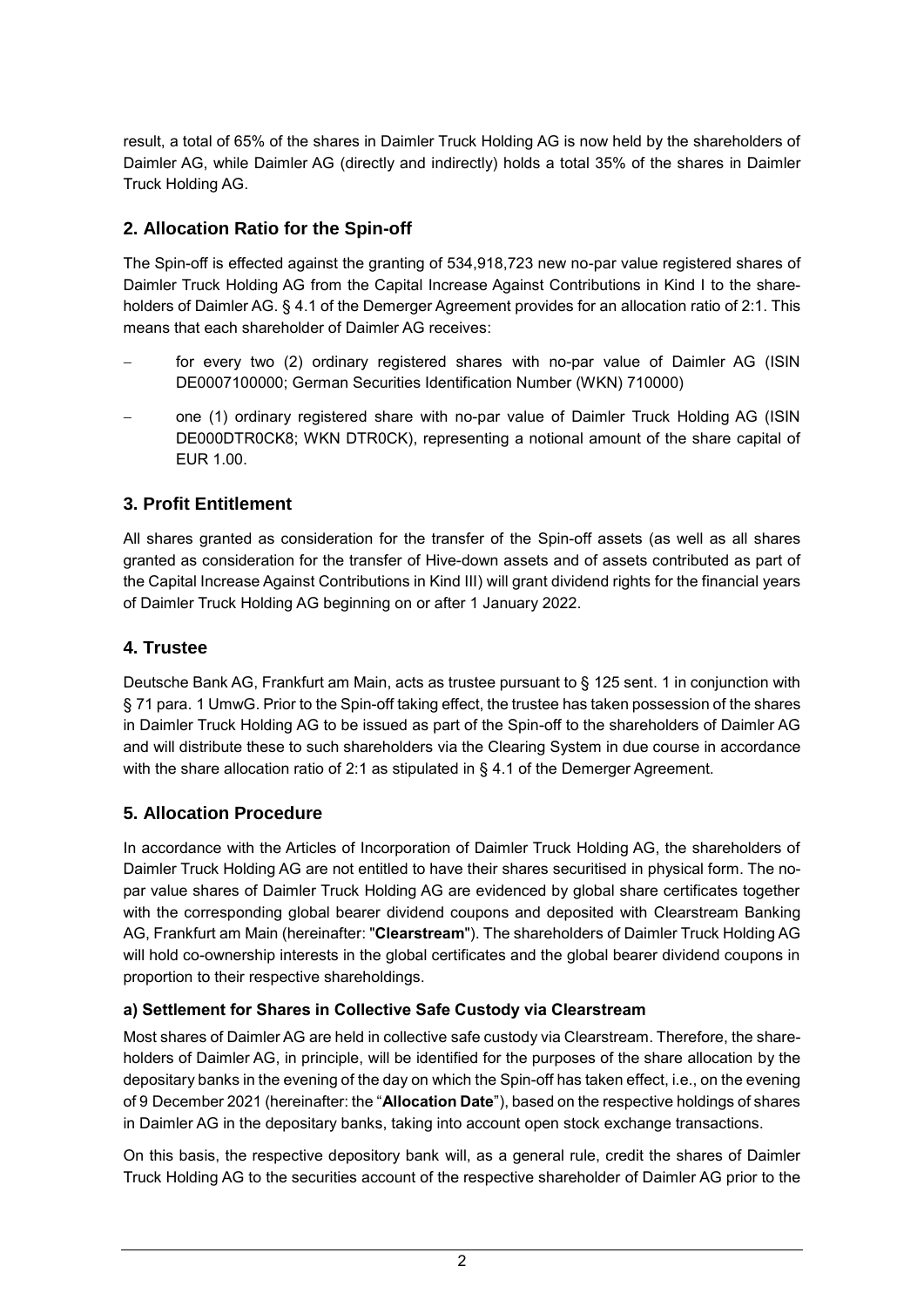commencement of trading on the stock exchange trading day following the Allocation Date. In this case, the shareholders of Daimler AG do not need to take any action with regard to the allocation of the shares of Daimler Truck Holding AG – apart from a possible settlement of fractional amounts (partial rights, cf., Section 6 below in this respect). It may be expected that, in individual cases, depositary banks will effect, in analogy to the handling at Clearstream, such crediting only upon settlement of stock exchange transactions still outstanding, i.e. only on 14 December 2021.

For institutional investors it may be the case that the depositary banks will credit the shares of Daimler Truck Holding AG as partial rights in a first instance to wait for shareholders instruction for consolidation.

The allocation of the shares shall be free of commissions and expenses for shareholders of Daimler AG entitled to allocation who hold their shares in Daimler AG in securities accounts in Germany. Shareholders holding their shares in Daimler AG in securities accounts abroad may be subject to commissions and expenses based on existing agreements with the relevant depository bank.

The settlement of the above-described measures is centralized at Deutsche Bank AG, Frankfurt am Main.

## **b) Settlement for Physical Shares and for Certain U.S. Shareholders**

Special circumstances apply with regard to (i) shareholders of Daimler AG with physical shares as well as (ii) certain U.S. shareholders of Daimler AG who hold shares not via a securities account connected to Clearstream, but via Depository Trust Company (DTC) or American Stock Transfer (AST). In order to participate in the allocation of shares of Daimler Truck Holding AG via Clearstream as described above, these shareholders had the opportunity (and shareholders of Daimler AG with physical shares were encouraged by letter) to transfer their shares in Daimler AG to a securities account linked to Clearstream in due time prior to the Allocation Date. Alternatively, the shareholders according to (i) were asked to provide Daimler AG with another securities account linked to Clearstream. Unless one of these alternatives was chosen, Deutsche Bank AG in its capacity as trustee pursuant to § 125 sent. 1 in conjunction with § 71 para. 1 UmwG will be unable to distribute any shares of Daimler Truck Holding AG. In this event, it is intended that the respective share(s) in Daimler Truck Holding AG attributable to the specific shareholder will be deposited with the competent local court (*Amtsgericht*), depository (*Hinterlegungsstelle*). Shareholders of Daimler AG holding their Daimler shares via American Stock Transfer (AST) or Depository Trust Company (DTC) according to (ii) will receive the shares of Daimler Truck Holding AG through American Stock Transfer (AST), unless they have elected to receive American depositary receipts (ADRs) in lieu of the shares in Daimler Truck Holding AG (see lit. c below). The distribution of shares of Daimler Truck Holding AG to the aforementioned shareholders may be delayed compared to the distribution to shareholders holding their shares within the Clearstream system.

## **c) Election of ADRs in Lieu of Shares**

In addition, U.S. shareholders according to lit. b (ii) were offered an alternative settlement option in the form of ADRs pursuant to a sponsored ADR programme which Daimler Truck Holding AG has newly established in lieu of Daimler Truck Holding AG shares. This election was made available to U.S. shareholders as the Daimler Truck Holding AG shares will be admitted to trading on the regulated market (*Regulierter Markt*) of the Frankfurt Stock Exchange (*Frankfurter Wertpapierbörse*), as well as on the sub-segment with additional post-admission obligations (Prime Standard) of the Frankfurt Stock Exchange (*Frankfurter Wertpapierbörse*), and such shares will not be admitted to trading on a stock exchange in the United States. Affected U.S. shareholders will be informed of all relevant details of the election process, including relevant deadlines, either by Depository Trust Company (DTC) or by American Stock Transfer (AST) immediately following the Allocation Date.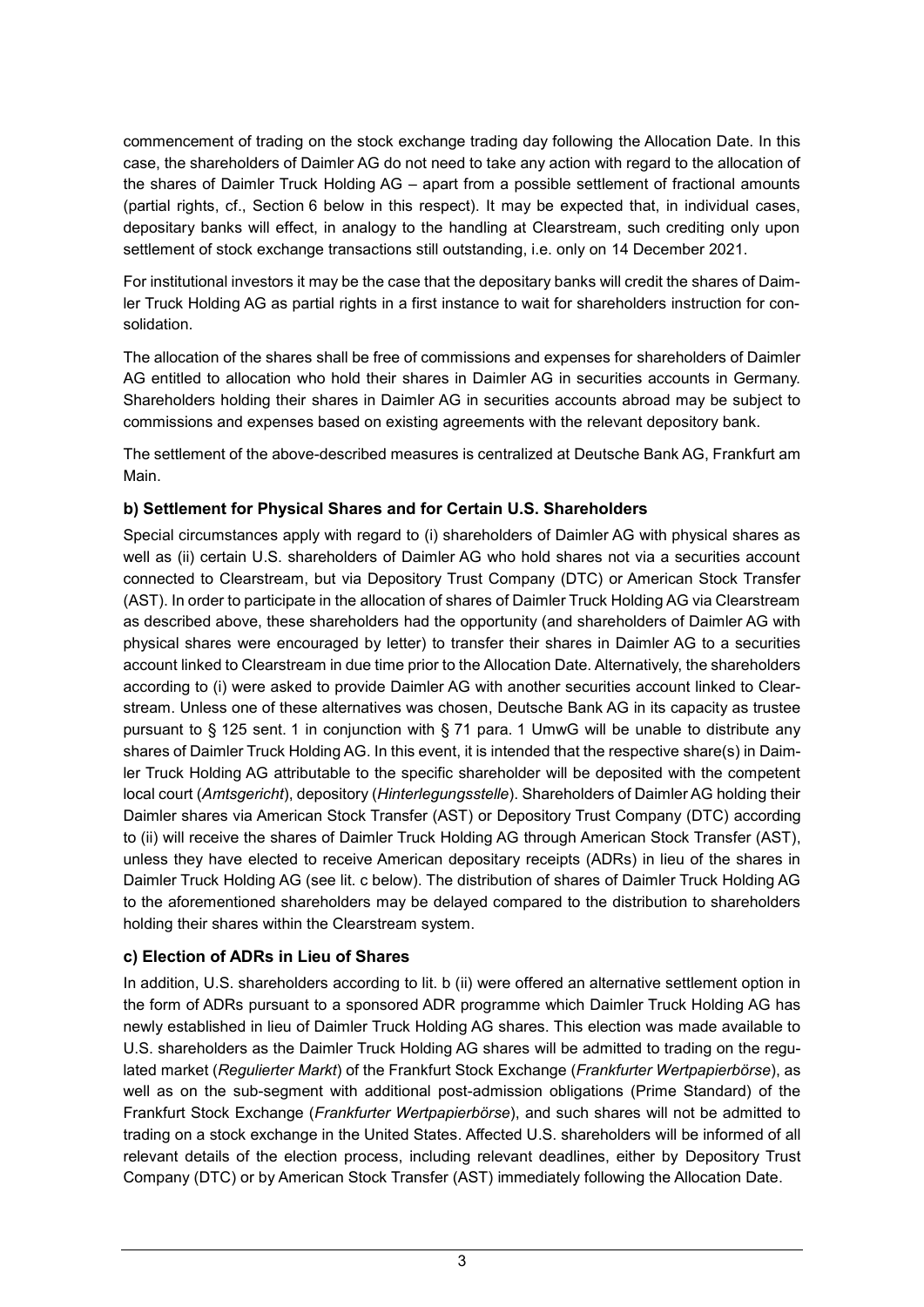# **6. Partial Rights**

Due to the allocation ratio of 2:1, fractional shares (partial rights) arise in each case where deposit holdings in shares of Daimler AG are not evenly dividable by two. The affected shareholders of Daimler AG will then receive 0.5 partial rights of a share in Daimler Truck Holding AG. Since, in principle, no shareholder rights can be asserted based on partial rights, Deutsche Bank AG as the central settlement agent will endeavour, together with the custodian banks, to mediate a settlement between the holders of the partial rights so that these holders have the opportunity to sell partial rights or to acquire corresponding partial rights in order to increase them to full rights. A roundingoff to full share rights (so-called settlement of fractional amounts) requires a corresponding buy or sell order by the concerned shareholder. For this purpose, the shareholders of Daimler AG are requested to provide their relevant depositary bank immediately, if possible,

#### **however, no later than by 27 December 2021,**

with a corresponding instruction for the rounding to full legal rights. Deutsche Bank AG as the central settlement agent together with the custodian banks is prepared to act as an intermediary for the purchase and sale of fractional rights to the extent possible. However, it is to be expected that in individual cases banks, especially abroad, will not participate in a settlement of partial rights or will not accept related orders. To the extent that orders for rounding-off of the partial rights into full rights are not placed or a rounding-off into full rights is not possible due to the orders placed, the custodian banks and the trustee will,

#### **after the end of 28 December 2021,**

consolidate the partial rights to shares in Daimler Truck Holding AG that have been allocated to shares in Daimler AG and have not yet been consolidated into full rights (shares) in Daimler Truck Holding AG and sell them on the stock exchange. The proceeds of such sale will then be credited to the holders of partial rights concerned in proportion to the partial rights attributable to them.

The settlement of partial rights shall be free of commissions and expenses for entitled shareholders who hold their shares in Daimler AG in securities accounts in Germany. However, no assurance can be given that respective Daimler AG shareholders will not be subject to additional charges by the respective depositary banks for the allocation of shares in Daimler Truck Holding AG or for the processing of an order to settle partial rights with regard to Daimler Truck Holding AG's shares. Shareholders holding their shares in Daimler AG in securities accounts abroad may also be subject to commissions and expenses based on existing agreements with the relevant depository bank.

Shareholders of Daimler AG with physical shares will not participate in the settlement of partial rights by the depository banks. Rather, their partial rights will also be consolidated into full rights (shares) in Daimler Truck Holding AG and sold on the stock exchange according to the procedure described above. The proceeds of such sale will be paid to them by cheque.

# **7. Stock Exchange Admission and Stock Market Trading**

The English language listing prospectus of Daimler Truck Holding AG for the admission to stock exchange trading was approved by the German Federal Financial Supervisory Authority (*Bundesanstalt für Finanzdienstleistungsaufsicht, BaFin*) on 26 November 2021. The prospectus relating to the total of 822,951,882 ordinary registered shares with no-par value of Daimler Truck Holding AG is available online at www.daimlertruck.com under the section www.daimlertruck.com/investors.

On 9 December 2021, all shares of Daimler Truck Holding AG were admitted to the Regulated Market of the Frankfurt Stock Exchange and, additionally, to the sub-segment of the Regulated Market